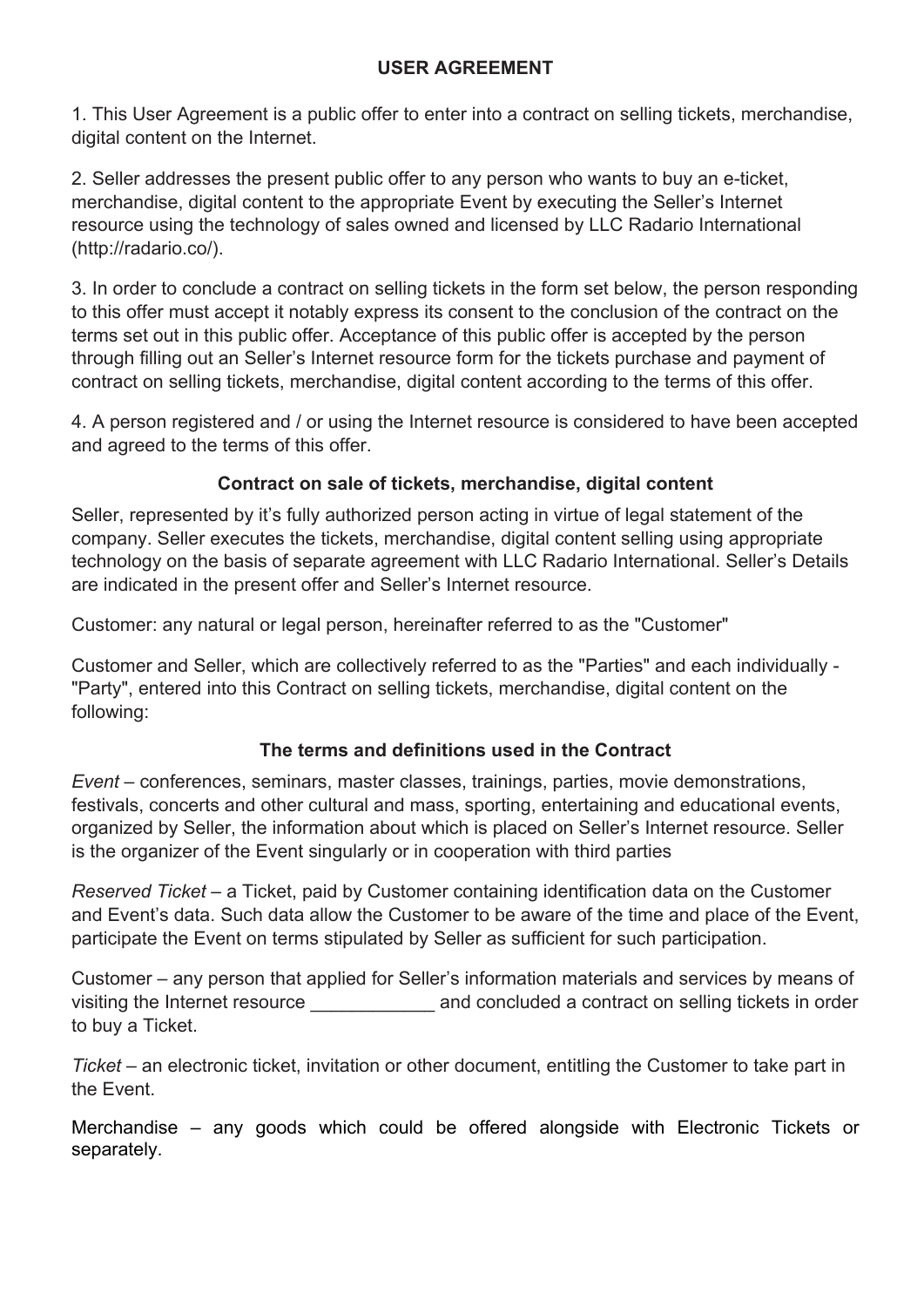Digital Content - any digital content which could be offered alongside with Electronic Tickets or separately

*Internet resource* – a website, belonging to Seller .

*Seller's Internet resource form* - an electronic document that is filled in by Customer, containing information about the Customer and his chosen Event.

*Personal Account* - personal web-space of Customer on Seller's Internet resource placed due to using of technology granted by LLC Radario International and intended to purchase tickets, display Reserved Tickets and Tickets purchase history and other information regarding the use of the on Seller's Internet resource by Customer.

# **1. Subject of the Contract**

1.1. Seller shall sell and Customer shall accept and pay for Tickets, merchandise, digital content for Events specified by Customer in Seller's Internet resource form.

1.2. Seller acts on its own behalf of and for its own risk and account. All commitments to conduct and participate in any Events arise directly between Customer and Seller. Seller alone bears all the responsibility for the validity or enforceability of Events.

# **2. Tickets, merchandise, digital content purchase**

2.1. Customer is obliged to read the terms and conditions of the Event, tickets, merchandise, digital content for which he or she intends to purchase. Parties agree that purchasing above mentioned positions, Customer has read and agreed to the terms of the Event.

Essentials of this Contract, as well as full information about the Event, are available on the Seller's Internet resource and include the following information:

• About Seller, including its full and abbreviated name, address (location), postal address, contact telephone, e-mail;

• consumer characteristics of Events as a product: the date, start time, end time and venue of the Event, Event's agenda, conditions of Event's attendance, rules and requirements established by Seller unanimously or on agreement with third parties, as well as additional services and rules and conditions of effective and secure attendance of the Event if any such rules and services are available;

• of total Tickets, merchandise, digital content price in Euro, USD or any other currency and conditions of promotional Tickets, merchandise, digital content sale if any promotional conditions are available;

- on other Event's;
- on conditions of refund, in case Customer abandons to visit Event and also in other cases.

2.2. Only Customers registered on the Seller's Internet resource may buy Tickets, merchandise, digital content for events through the Internet resource. Registration on the Seller's Internet resource is available by filling personal data in the proposed form by Customer. Customer is responsible for the accuracy of the personal date provided during the registration procedure. In addition, Customer shall not use incorrect data or other people's personal data for the registration and use of Internet resource, and is personally responsible for complying with such obligations. Any actions taken using the registration data of the Customer on the Internet resource are considered to be executed personally by Customer. Seller uses exclusively that contact information, which is left on the Internet resource by Customer to communicate with the latter.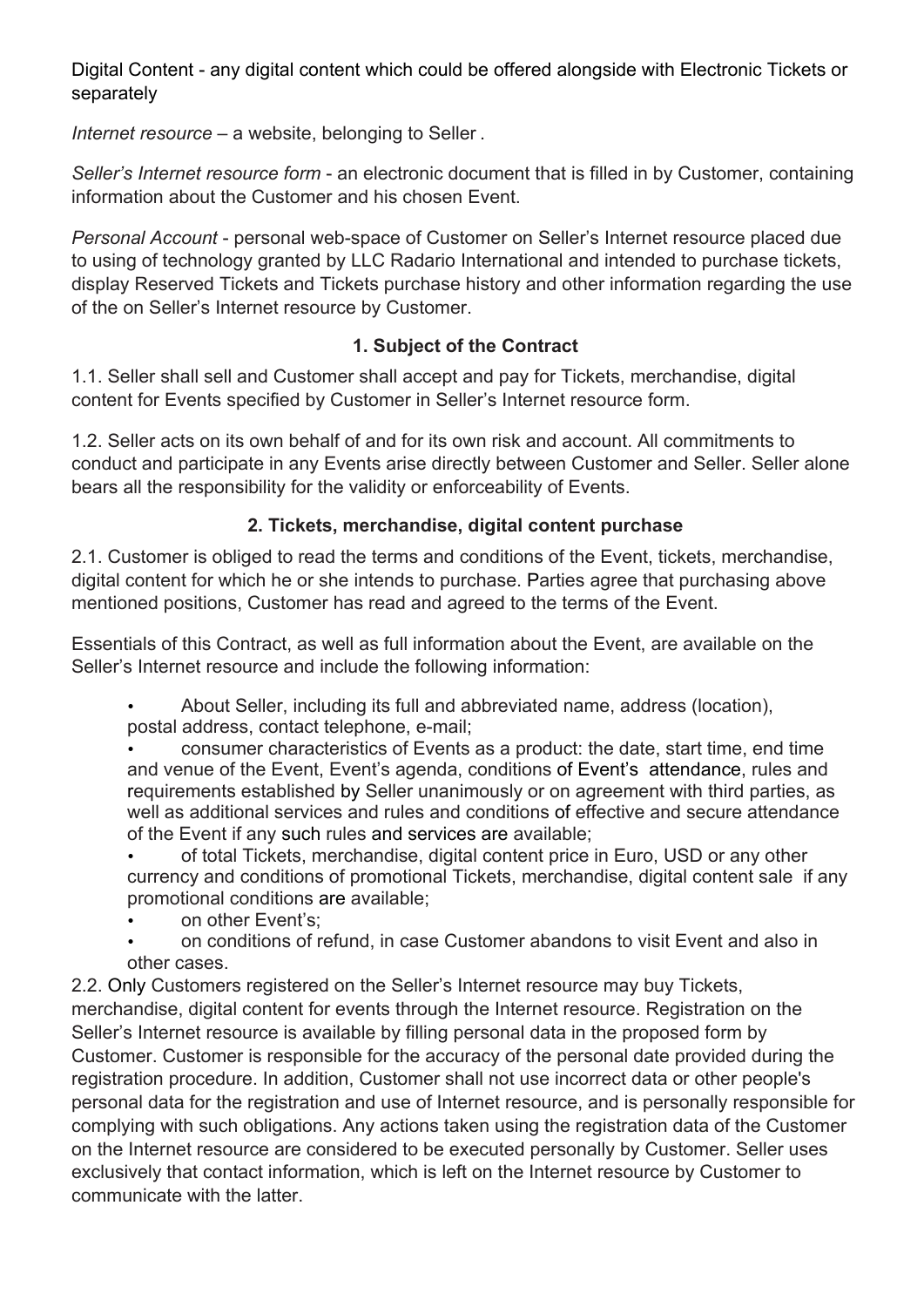2.3. To purchase a Ticket, merchandise, digital content, Customer must fill out an Seller's Internet resource form, which states: Event, number of Tickets or other positions to purchase, as well as the Customer's personal data requested by Seller's Internet resource form.

2.4. Section "Orders" of the Personal account of Customer contains information on Tickets, merchandise and other positions, purchased and the total cost of purchase but neither paid or cancelled by Customer during his current session on the Seller's Internet resource. Customer chooses the payment method among those proposed on the Seller's Internet resource and pays for positions by the chosen method.

2.5. Customer is obliged to pay for Reserved Ticket within 20 minutes after filling out an appropriate Seller's Internet resource form, and if the payment is not made within the prescribed time, Ticket's reserve will be automatically canceled and the Ticket will be available for purchase by other customers.

2.6. Within an hour from the time Seller receives funds the Reserved Ticket which gives the right to participate in the Event selected by Customer will be sent in electronic form to the Customer's email address specified during registration at the Seller's Internet resource.

2.7. In order to use the Reserved Ticket, it must be printed out and presented pre-entry and / or before the beginning of the Event, unless the rules of the Event itself provide otherwise.

### **3. Payment methods**

3.1. Ticket, merchandise, digital content cost is determined by Seller unanimously and indicated in the information about the Event. The Ticket, merchandise, digital content price does not include transaction cost.

3.2. Methods of payment for Tickets may vary for different Events and are listed in the section "Payment methods" in respect of separate Event.

3.3. Seller reserves the right to charge additional fees and charges to Customer when the latter purchases the Ticket, merchandise, digital content for appropriate Event. Information about these additional fees and charges is placed on the Seller's Internet resource indicating which Events' Tickets, merchandise, digital content will be additionally charged.

## **4. Return of funds (refund)**

4.1. If the Event is canceled , Seller will reimburse the full cost of Reserved Tickets to Customer subject to the provisions of this Contract. Merchandise and digital content couldn't be charged back.

4.2. In case of refund, Seller shall transfer money within 30 days of the Reserved Ticket cancellation to the bank account from which the payment for Tickets was made by Customer. Customer shall be solely responsible for any failure or technical impossibility to return funds onto such details.

4.3. Refunding is made less commission of payment system wherethrough the refund is made.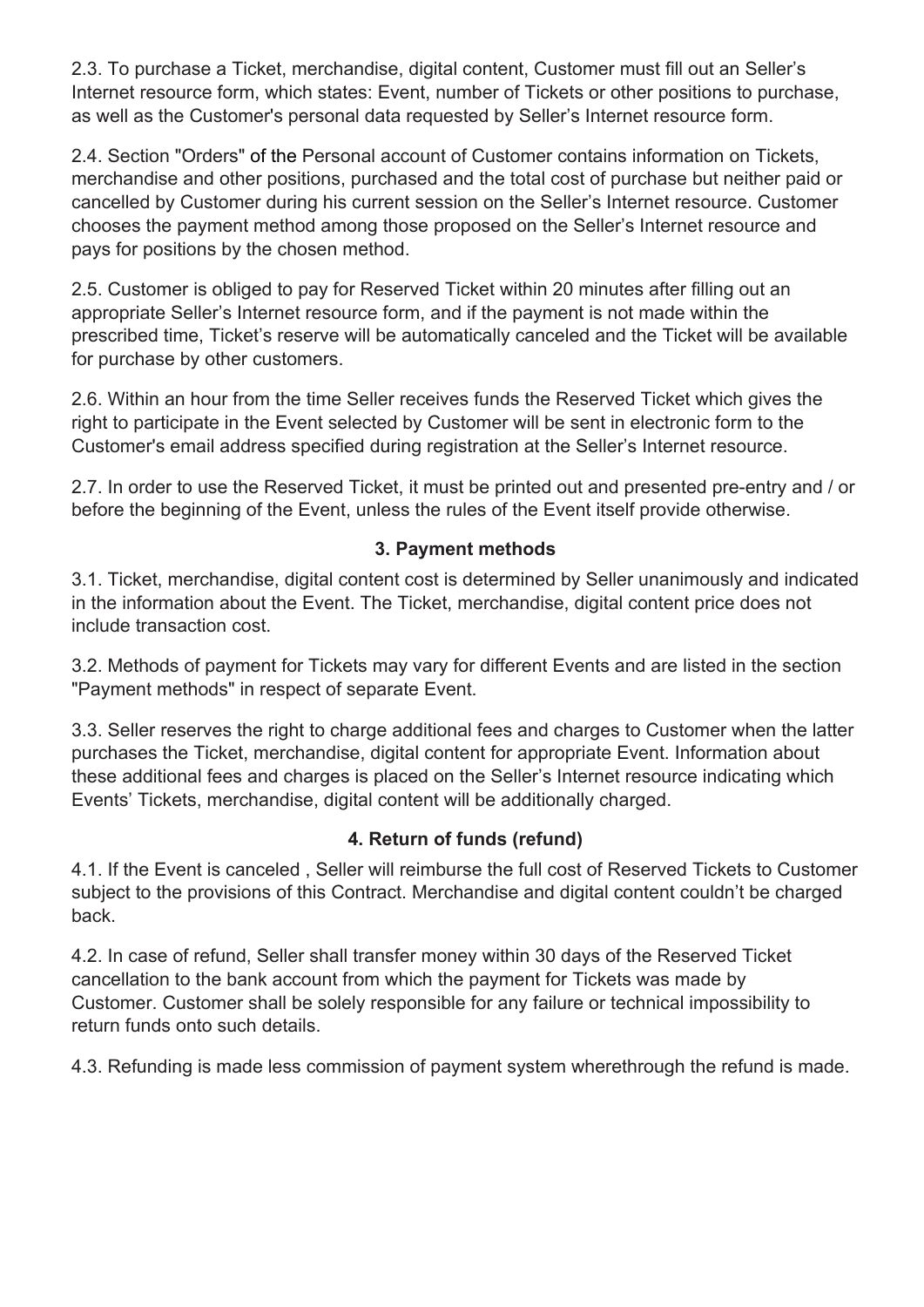### **5. Personal data of Customer**

5.1. Customer filling in the Seller's Internet resource form gives its consent for Seller to collect, including through special technical means process, use, store, compile and delete Customer's personal data including, but not limited to: name, surname, first name, personal phone numbers, contact information, and any other information relating to his or her personality, known or available at any particular time. Customer confirms that giving such consent, he or she acts in his or her will and own interests.

5.2. Information about Customer, including personal data, shall be used to ensure the proper implementation of the legal relationship between Parties, fulfilment of obligations related to the proper functioning of the Seller's Internet resource, as well as to identify Customer as the user of the Seller's Internet resource, and to grant Customer a right to access and use Customer's Personal Account and other technical capabilities of the Seller's Internet resource.

5.3. Seller shall not transmit Customer's personal data to third parties unless it is made in virtue of the current applicable legislation, court order, or for proper performance of Seller's obligations hereunder and/or for proper executing of the Contract.

- 5.4. Customer as the owner of personal data using the Seller's Internet resource:
	- is considered to be notified that the personal database containing Customer's personal information is in the possession, use and disposal of Seller for the purposes of use for proper functioning of Seller's Internet resource and for the whole time since the moment such data is inserted in Seller's Internet resource till the Seller's Internet resource is cancelled;
	- has an inalienable right to have access to your personal data, including those inserted into the Seller's Internet resource by third parties ;
	- within 30 calendar days from the receipt of the request by e-mail, except as provided by the legislation of Delaware, US. gets an e-mail response whether his or her personal information is stored in relevant database of Seller;
	- has the right to send the Seller a motivated request objecting to the processing of Customer's personal data; such a right extends only to the data clearly marked by Customer in the request sent by e-mail, and may be granted only after technical circumstances allow to;
	- has the right to send to Seller a motivated request for alteration or destruction of the personal data contained in the Seller's Internet resource if such data are processed illegally or are unreliable; that right extends only to such data, which were clearly marked by Customer in the request sent by e-mail and may be granted only after technical circumstances allow to;
	- is deemed to be notified on his or her right to protect his or her personal data against unlawful processing and accidental loss, destruction, damage, as well as providing protection from the information that is unreliable or disgraces Customer's honour, dignity and business reputation; however enjoying those rights Customer can apply only to third parties, but not to Seller, under any circumstances;
	- if necessary and in case of violation of the applicable law, has the right to complain to the processing of Customer's personal data and apply remedies with respect to third persons who have committed such violation – but in no case to the Seller;
	- does not limit the right of Seller to the processing of Customer's personal data in the framework of the Seller's Internet resource;